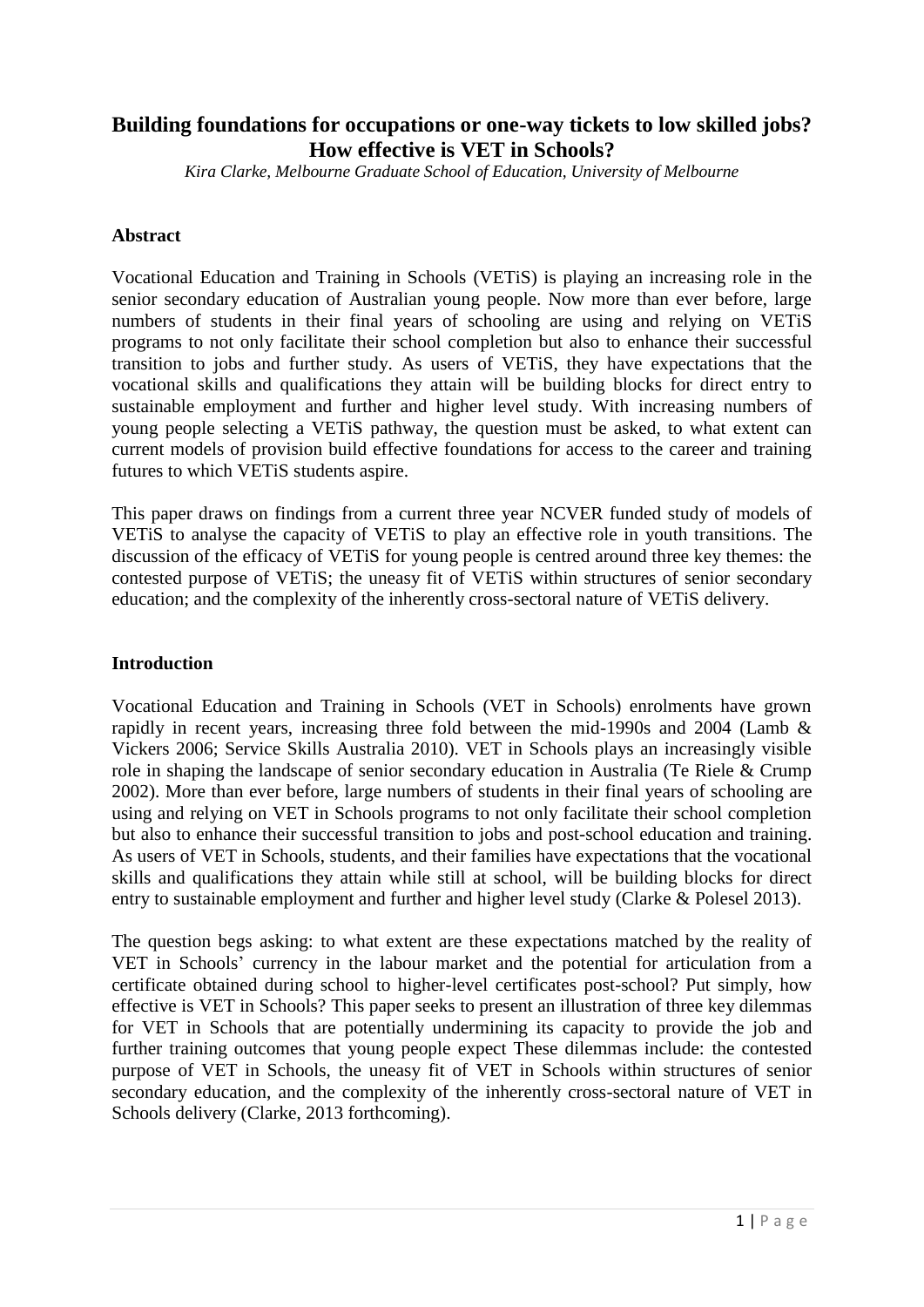#### **Setting the scene**

In setting the scene for the discussion of the role of VET in Schools in enhancing outcomes for young people, it is important to consider the patterns and trends in participation. VET in Schools participation data provides an illustration of the current patterns of engagement in VET in Schools across different states and in relation to the broader educational context for young Australians. This participation data also highlights some flaws in commonly held perceptions and expectations of VET in Schools, namely its capacity for retention and engagement of students from low socio-economic backgrounds.

VET in Schools programs are available within the senior secondary certificates of all Australian states and territories and Australian senior secondary students are participating in VET in Schools in increasing numbers (see Figure 1 below).

VET in Schools is just one part of the broader role of VET for 15 to 19 year olds. While the focus of this paper is on the ways in which VET in Schools may enhance outcomes for school completers, it is important to note the limited role that VET in Schools is playing for the 15 – 19 year old cohort overall. VET in Schools students and school-based apprentices and trainees account for only 14 per cent of the total Australian 15 to 19 year old cohort (ACARA 2011). Amongst 16 year olds, VET in Schools students and school-based apprentices and trainees in 2009 made up only 28 per cent of the age cohort (see Figure 2 below). The crucial point to recognise here is that there are more than 127,000 young people aged between 15 – 19 years who have not completed a senior school certificate who are studying VET outside schools (as early school leavers) (NCVER Vocstats 2011). These are young people who are opting out of a school completion certificate to engage in VET outside of school.





Source: Vocstats 2011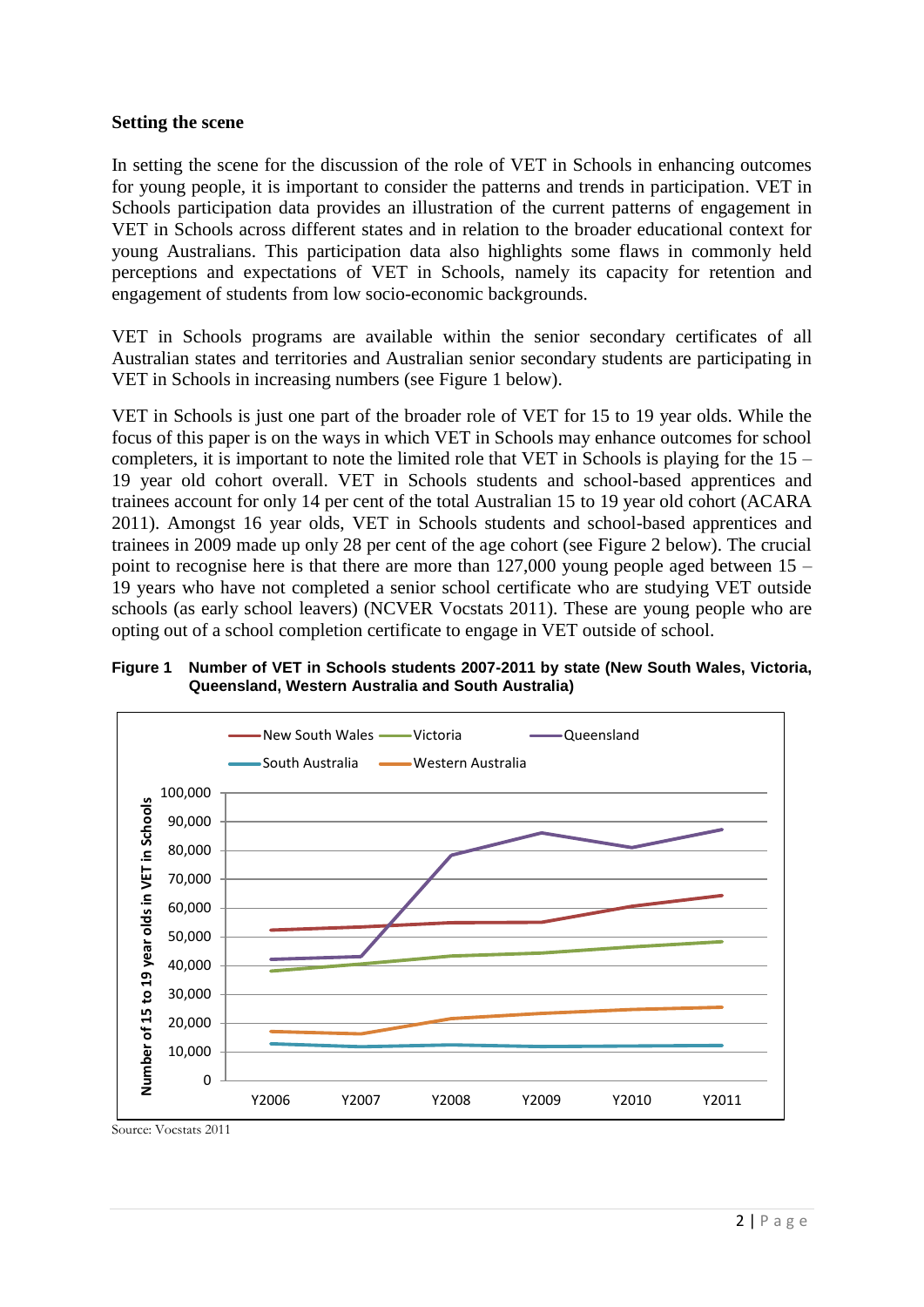

#### **Figure 2 Estimate of participation of Australians, aged 16, in education and training by education and training activity, August 2009**

Source: ACARA (2011) National Report on Schooling Additional Statistics 2009

If we narrow our focus and look in detail at the VET activity of 15 to 19 year olds (excluding school completers) we can see that VET in Schools students make up the majority of 15 to 19 year olds in VET (see Figure 3 below)<sup>1</sup>. Participation in VET in Schools varies by state and by the level of Australian Qualification Framework (AQF) qualification levels in which 15 to 19 year olds participate, with Queensland and Victoria having larger numbers of students undertaking training at Certificate III and above.





**.** 

<sup>1</sup> Queensland stands out in this context, with the overwhelming majority of the 15-19 year old participation in VET undertaken through VET in Schools. Queensland has a high rate of VET in Schools participation, with more than 60 per cent of school completers also completing a VET qualification (Queensland Department of Education 2012).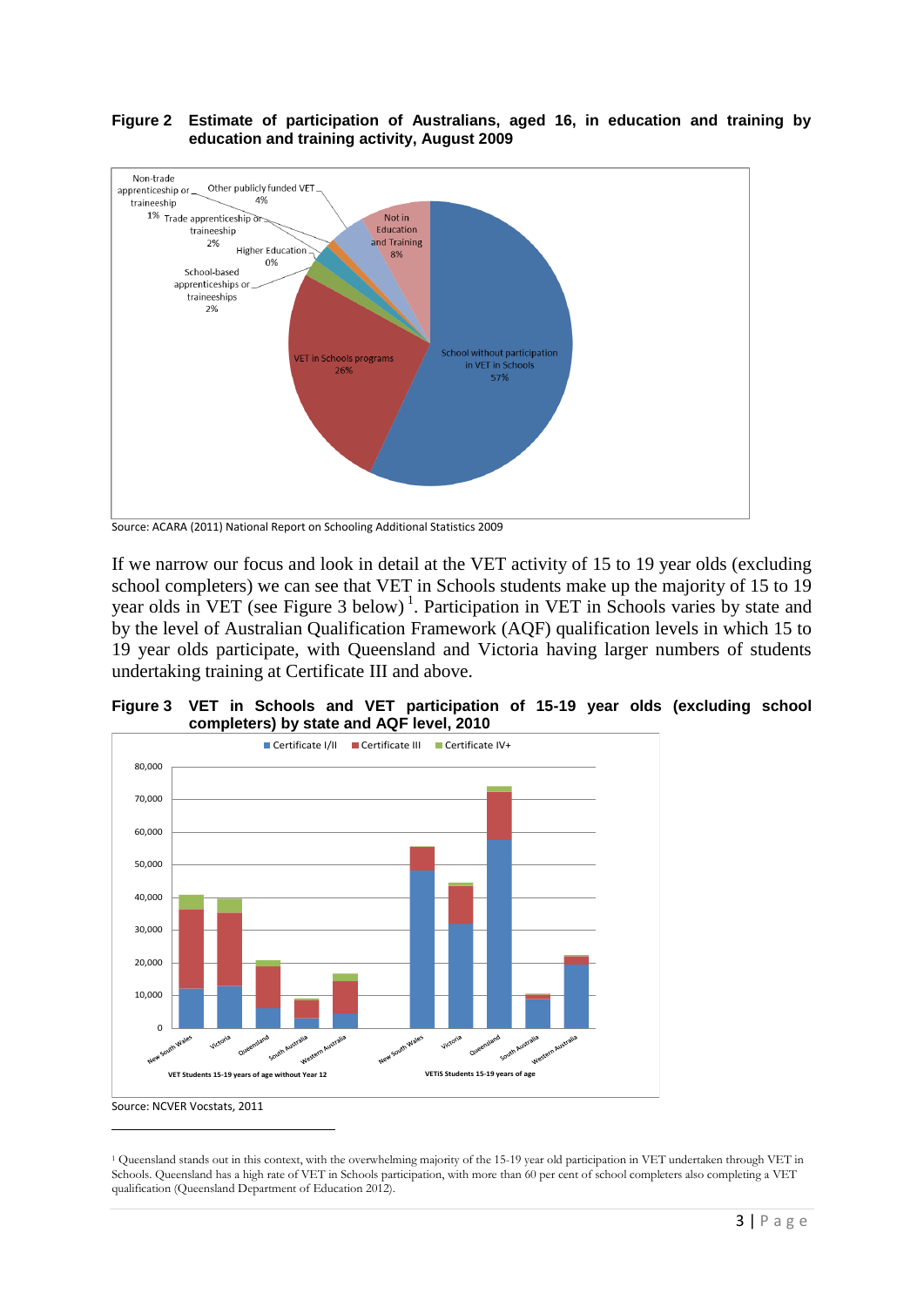VET in Schools often suffers from a stigma of being a second-class option for school students (Goodson 1993; Ti Riele & Crump 2002). One factor often contributing to this stigma is the perception that VET in Schools is the 'pathway of the working class' and is dominated by the lowest socio-economic background students. As shown in Figure 4 below, these perceptions are not entirely accurate, with students from the lowest socio-economic quintile outnumbered in VET in Schools participation by students from the highest socioeconomic quintile.





### **Methodology**

This paper draws on findings and data from two studies of VET in Schools. The first is a recently completed three-year Australian Research Council Discovery Project (2010-2012) which tracked a cohort of 160 Year 11 VET in Schools students. This study involved interviews with students, school teachers and staff and policymakers.

The second study is part of the National Centre for Vocational Education Research (NCVER) Consortium Research Program, '*Vocations: the link between post-compulsory education and the labour market*'. The three-year (2011-2013) strand of that program from which this paper stems is focused on 'Entry to Vocations' and how to improve occupational and further study outcomes from entry-level VET. This study has included consultations with VET in Schools policymakers and case studies of four models of VET in Schools, one each from Victoria, South Australia, New South Wales and Queensland (see Clarke and Volkoff 2012; Clarke 2012). The research team conducted a series of half-day roundtables with VET in Schools stakeholders in Victoria, South Australia, New South Wales, Queensland and Western

Source: NCVER Vocstats, 2011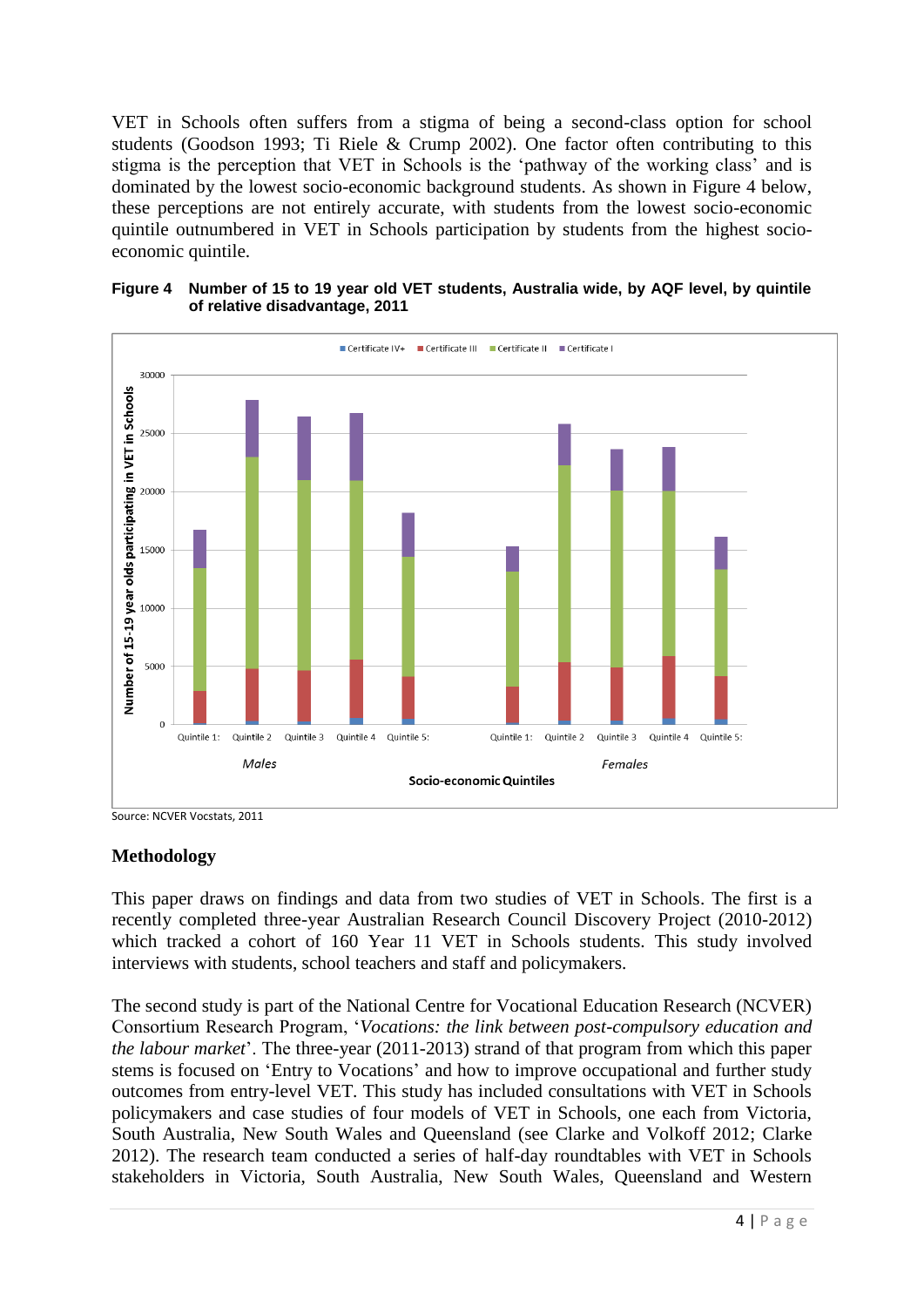Australia. These roundtables, conducted during August 2012, brought together stakeholders from education and training authorities, boards of study, public and private registered training organisations (RTOs), group training organisations (GTOs), schools from all three sectors (public, Catholic and independent) and representatives of peak industry and skills advisory bodies (n=138). Targeted consultations with industry were also conducted, including with representatives from Industry Training Advisory Bodies (ITABs) and Industry Skills Councils (ISCs).

## **Findings and discussion**

## *The contested purpose of VET in Schools*

The key question of the purpose of VET in Schools relates to the expectations we have of the role of VET in Schools within the broader architecture of the senior secondary certificates and within our conceptualisation of Australian youth transitions. What is it we expect VET in Schools to do? And most importantly, are the purposes of VET in Schools congruent with the broader educational purposes of senior secondary schooling?

Feedback from VET in Schools stakeholders indicates that VET in Schools is currently performing many and varied roles and that there is a lack of consensus regarding the effectiveness with which current models could achieve success in these various roles. The roles that VET in Schools was described as currently performing included:

- An alternative way to complete school (retention strategy);
- Career exploration:
- Training for part-time work for future university students;
- A pathway to mid-level VET and tertiary study post school;
- A less demanding subject for those students taking predominantly academic senior secondary programs;
- A qualification for gaining employment post school; and
- Enhancing transition to employment based training (e.g. apprenticeships, traineeships, armed forces, police force) (Clarke 2013 forthcoming).

Evidence from tracking studies of school completers in Queensland (Queensland Department of Education and Training 2011 and Victoria (Rothman et al 2011) suggests that outcomes for VET in Schools students continue to be weak. Despite this, there is still a belief amongst stakeholders that VET in Schools can play a role for direct entry from school to the labour market. Problematising this perceived purpose of VET in Schools, there was an acknowledgement amongst stakeholders that current provision of VET in Schools was not providing strong links and pathways to employment, particularly full-time employment and/or employment requiring mid-level skills.

Several other of these purposes identified above are also problematic. The capacity of VET in Schools to be an effective retention strategy is an example of this. The significant numbers of young people continuing to leave school early and accessing VET without completing a senior secondary certificate, indicate that while VET in Schools may be working as a retention strategy for some, there is still a significant cohort of young people for whom it is not necessarily the effective retention strategy that it is perceived to be (NCVER Vocstats 2011).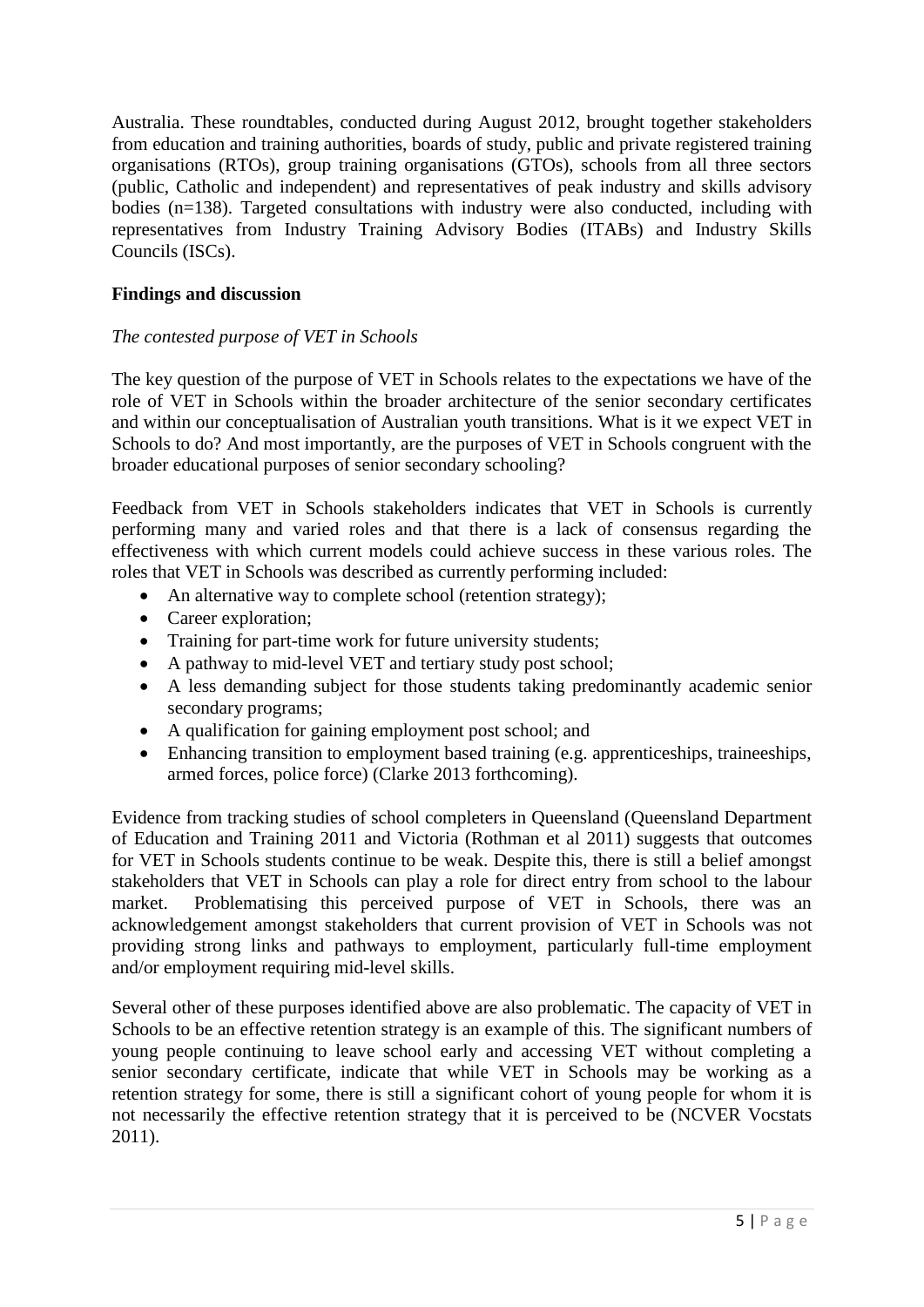Stakeholders from schools and system level departments and authorities were vocal in their assertion that VET in Schools should play a role in supporting pathways from school directly into employment. Despite the evidence that employment outcomes of VET in Schools students were predominantly low skilled and low paid, employer and industry stakeholders described these initial post-school job experiences as an important stepping stone for young people and an opportunity for them to develop and demonstrate employability skills (e.g. communication skills, presentation, punctuality). Conversely, some consulted stakeholders, particularly policymakers, were sceptical as to the extent to which young people moved up and on from these low level initial jobs. Further complicating the role of VET in Schools as a pathway to work was the issue of structured workplace learning. There was overwhelming concern from stakeholders, particularly those from providers and industry bodies, that the limited access to and provision of integrated workplace learning within current models of VET in Schools weakened the role that VET in Schools could play in supporting entry to occupations directly from school. Stakeholders highlighted that the predominantly entry-level training completed through VET in Schools provided limited exposure to real work situations and resulted in limited capacity for students to enter the workplaces job ready. Stakeholders emphasised that workplace learning that is effectively integrated with the theoretical learning of VET is crucial to students' understanding of the occupational requirements in their chosen field. Currently there is no common approach to the integration of workplace learning in VET in Schools across Australia. Stakeholders from schools and VET providers described significant logistical challenges in arranging relevant workplace learning opportunities for their students. A historically limited knowledge within schools of industry expectations and requirements was a seen to be a particular barrier to the provision of appropriate workplace learning opportunities.

## *VET in Schools within the architectures of the senior secondary certificates of education*

While on the ground in schools, students may experience their VET in Schools programs in similar ways across Australian states and territories, how VET in Schools is located within the architecture of the senior secondary certificates varies significantly by jurisdiction. Despite reforms in the last decade to increase the recognition of vocational learning in schools within the senior secondary certificates, VET in Schools still struggles within the constraints of the senior secondary certificates, particularly in intensity and quality (Barnett & Ryan 2005a; Barnett & Ryan 2005b). Key differences that exist between states include the regulation/registration of schools to provide VET in Schools programs, the breadth and type of vocational programs available through VET in Schools, the contribution of VET in Schools programs to the completion of requirements for senior secondary certificates and the role, if any, that vocational programs play in the calculation of the Australian Tertiary Entrance Rank (ATAR) or equivalent.

In the stakeholders roundtables conducted in 2012, there was critical discussion of how VET in Schools was accommodated within the current structures of the senior secondary certificates. Criticism of the senior secondary certificates differed across the different states, however there were several points of consensus. The first point on which most stakeholders agreed was that vocational learning was needed earlier in secondary schooling. There were several reasons for this. By age 16 or 17, when most young people commence their senior secondary studies, patterns of disengagement or dissatisfaction with schooling can already be entrenched, therefore limiting the engagement or retention capacity of VET in Schools. By the senior secondary years, changes to subjects or program choice can often have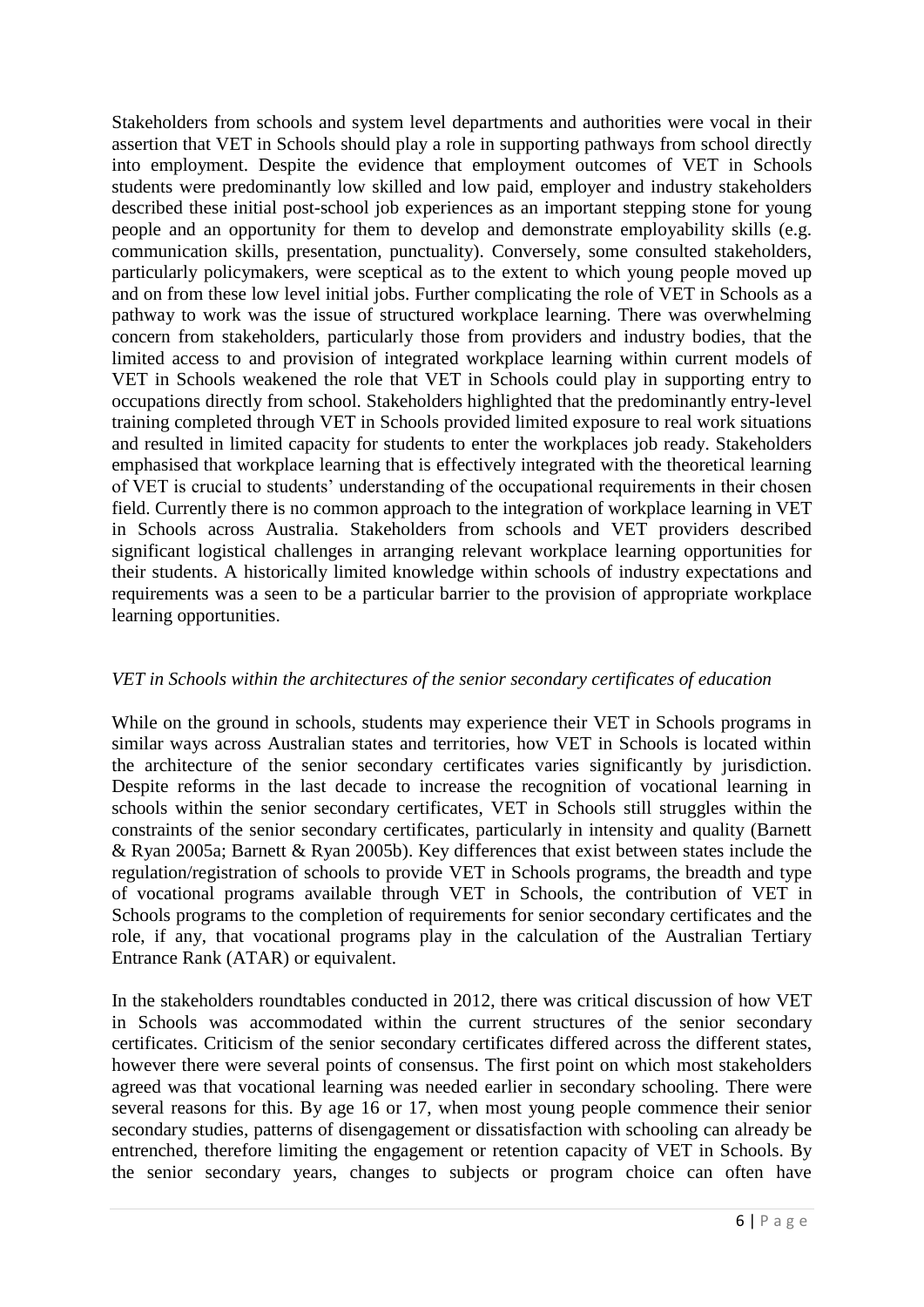implications for school completion and/or access to post-school study, thereby limiting the effectiveness of VET in Schools as a taster or career exploration program. The opportunity to explore and experience vocational learning prior to making subject selections for a senior secondary program, was described by stakeholders as being important and currently lacking within most school programs. Research on the effectiveness of careers advice programs in Victoria, including for 15 to 19 year olds in VET revealed a serious lack of knowledge and understanding amongst young people about what employment in their chosen occupations involved in practice and required as preparation (Sweet et al. 2010). Earlier exposure to VET in Schools programs could go some way to addressing this lack of career knowledge amongst young people.

Of course, a key barrier to exposing younger secondary students to vocational programs is that current provision ties vocational learning to AQF qualifications and senior secondary units of study and in turn ties the participation in and completion of those qualifications and units of study to school completion. In contemplating earlier commencement of vocational learning, school-based stakeholders understandably expressed concern regarding the possibility of Year 8 students commencing their senior secondary studies at such a young age. Coherent approaches to vocational learning in the junior years of secondary school require VET in Schools models that do not use senior secondary units of study as the sole framework for vocational learning.

## *Cross-sectoral nature of VETiS delivery*

VET in Schools involves and relies on many different stakeholders for its success. Despite VET in Schools reliance on inherently cross-sectoral cooperation and collaboration (e.g. between schools and industry, between schools and RTOs), there appears to be a lack of awareness of the role, contribution and needs of other stakeholders on all sides. During the consultations for the two research studies, schools described a lack of awareness of industry and employer needs, while industry stakeholders described a lack of understanding of how schools operated and where VET in Schools sat within the secondary school context. There was also confusion among some stakeholders, not only about the role played by different stakeholders but also about the structural and logistic requirements of provision of VET in Schools. One example of this lack of understanding was the description provided by one industry representative of VET qualifications in their industry area being offered within senior secondary programs despite the industry body highlighting and reporting on the limited employment and further study opportunities for students post-school. The response from the relevant school stakeholders was that schools are under pressure to provide the program that will engage and retain students, whether they effectively serve their long term education and employment goals or not. This tension highlights the range of roles that VET in Schools is expected to perform and the problematic relationship and tensions between these roles. Trust and understanding between VET in Schools stakeholders were described as vital to strengthening the outcomes of students using VET in Schools as a pathway. There was strong consensus at all roundtables that stronger relationships and better lines of communication were needed to enhance the effectiveness of the cross-sectoral models of VET in Schools.

## **Looking forward (Policy implications)**

Current programs of VET in Schools are complicated by difficult relationships with the senior secondary certificates within which they sit and perceptions that as a model of school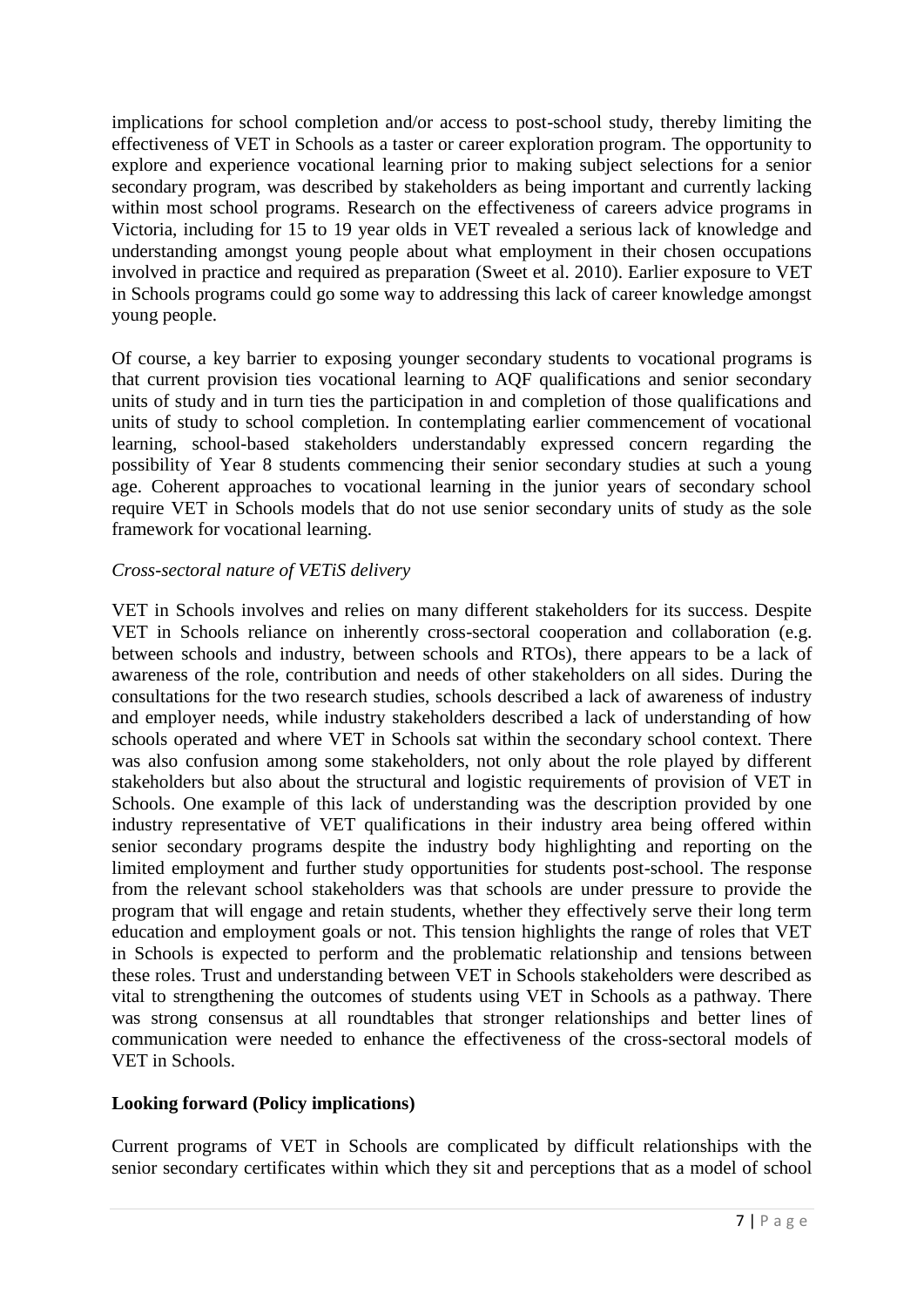level vocational learning, it play multiple roles effectively. A lack of understanding and trust between the various stakeholders is also weakening the efficacy of VET in Schools. With these challenges and dilemmas in mind, what does this mean for strengthening approaches to VET in Schools?

In light of the data highlighting poor labour market outcomes for VET in Schools students, VET in Schools could be strengthened through a stronger focus (at both a policy and practice level) on its role as a foundational pathway to further vocational training. There is great potential for strong links between school level vocational learning and post-school VET, and for stronger and collaborative links between schools and RTOs, particularly Technical and Further Education (TAFE) institutes.

Despite rapidly increasing uptake of VET in Schools programs within senior secondary certificates, there is still significant progress to be made in the integration of vocational curriculum with disciplinary learning. Providers and employers consulted as part of the NCVER study were vocal in their concern that VET in Schools students were leaving secondary school without sufficient disciplinary knowledge to support their vocational skills and/or vocational learning at a higher level. The introduction of vocational education programs earlier in secondary school offers some potential for innovative approaches to integration between vocational and disciplinary learning. This early exposure could be enhanced and capitalised on by a more thematic approach to senior secondary education, in which complementary vocational and academic subjects are packaged together to support access to further study post-school.

The expectation held by many students and their families that VET in Schools is the ticket to a job (Clarke & Polesel 2013), is reinforced by the fact that VET in Schools programs use AQF qualifications as the structural basis for content of senior secondary vocational subjects. One possible shift to address is the development of a purpose built school-based VET curriculum that is not based on national training packages. A purpose built school-based vocational curriculum could strengthen VET in Schools by being more closely aligned to the broader preparatory role of the senior secondary certificates.

A key theme evident throughout the consultations for this research centred around concerns that VET in Schools students were not 'job ready'. This lack of job readiness was perceived to be due to both a lack of exposure to workplaces and to the low AQF level of qualifications that are available through VET in Schools. While many stakeholders expressed concerns about a lack of job readiness, there were very few solutions suggested. Increasing numbers of VET in Schools participants means increasing demand for structured workplace learning opportunities, and therefore an increased burden on both schools and employers to negotiate and maintain quality work placement arrangements. Putting aside the often controversial possibility of financial incentives for employers, one necessary element to addressing the employability and job readiness of VET in Schools students is the articulation, in policy, of a clear and explicit role for employers, and industry more broadly, in the development of vocational programs in schools.

A key issue emerging from the stakeholder consultations was an evident gap in understanding, communication and synergy between the vocational learning within schools and the vocational options available to students post-school. There also appeared to be an imbalance in effort between the relationships schools forge with universities and those with TAFE institutes, with evidently more focus on partnerships and relationships in support of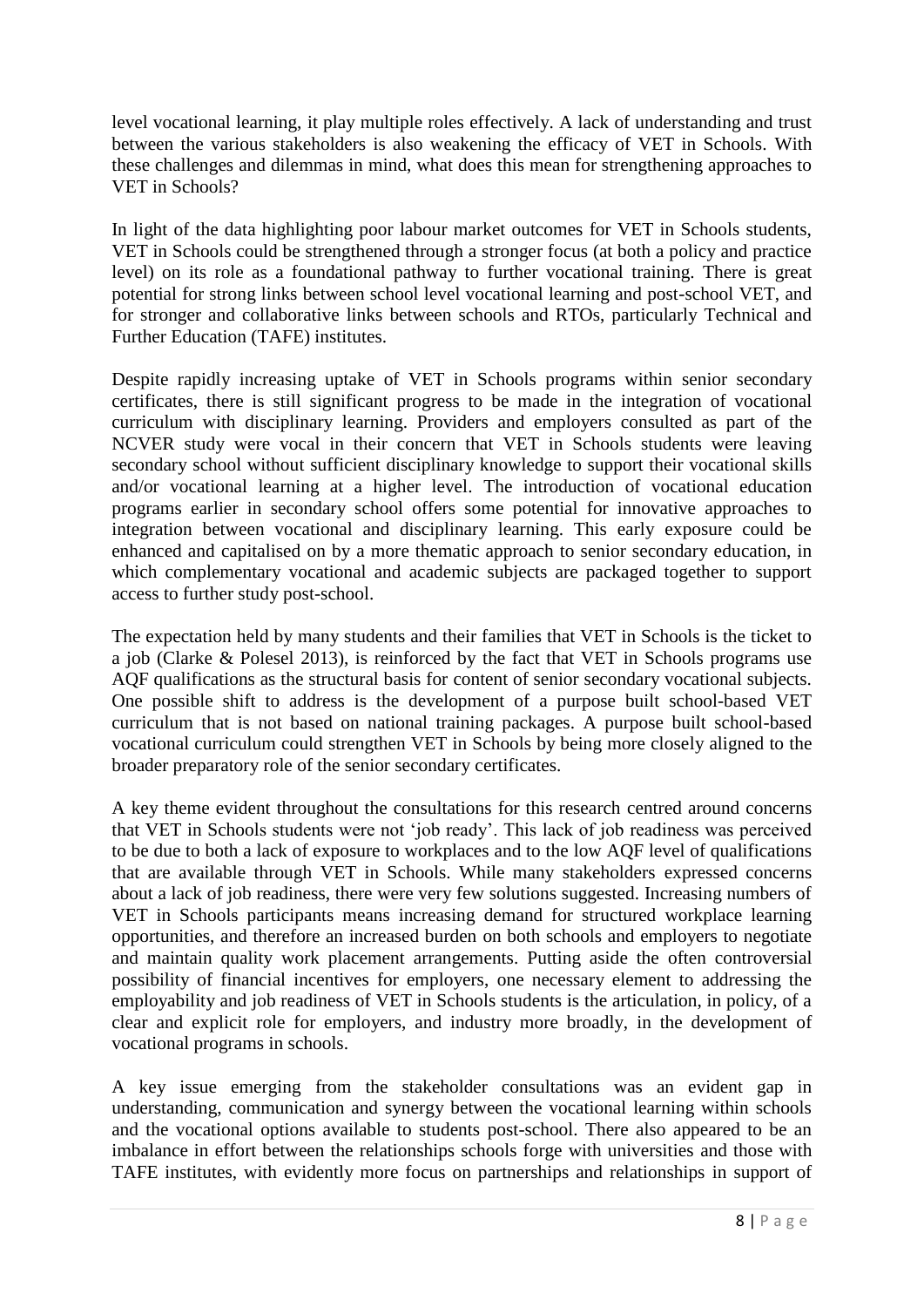transitions to degree programs than in support of transitions to higher level VET programs. For this reason, a clearer and more defined role also is needed for RTOs. The role of RTOs in not only delivering the training but in informing and supporting student pathway choice is critical.

## **Conclusions**

Growing numbers of young people rely on VET in Schools programs as an integral part of their navigation of a pathway from school. Available data and evidence suggest that despite policy rhetoric, the dominant outcome trends in VET in Schools are for young people to move into low skilled and low paid jobs. Feedback from stakeholders indicates that in seeking to enhance and strengthen VET in Schools programs, we need to take a step back and clarify the roles and purpose of VET in Schools. Stemming from a coherent understanding of the roles we do and do not expect VET in Schools to play, will be an opportunity to address some of the structural and systemic weaknesses of the current approaches. These include the location of VET in Schools within the architectures of the senior secondary certificates, the relationship between VET in Schools and the disciplinary curriculum, and the relationships and trust between VET in Schools stakeholders.

Underpinning all this however, needs to be a re-conceptualisation of VET in Schools, and the broader senior secondary certificate structures within which it sits, as not an educational end point, but the foundation stage to necessary post-school learning.

### **Acknowledgements**

The author acknowledges the Chief Investigators of the Australian Research Council Discovery Project, Professor John Polesel, Dr Veronica Volkoff and Professor Jack Keating, and the lead Chief Investigator of the *Vocations* project, Associate Professor Leesa Wheelahan.

## **References**

- Australian Curriculum, Reporting and Assessment Authority (2011) National Report on Schooling in Australia 2009, Sydney, viewed 13 February 2012, [http://www.acara.edu.au/verve/\\_resources/National\\_Report\\_on\\_Schooling\\_in\\_Australia\\_2](http://www.acara.edu.au/verve/_resources/National_Report_on_Schooling_in_Australia_2009.pdf) [009.pdf.](http://www.acara.edu.au/verve/_resources/National_Report_on_Schooling_in_Australia_2009.pdf)
- Barnett, K & Ryan, R (2005a) *Lessons and challenges: Vocational education in schools – Research overview*, NCVER Adelaide.
- Barnett, K & Ryan, R (2005b) 'Vocational education and training in Australia schools: Issues for practitioners' in *International Education Journal*, 5 (5) 89-104.
- Clarke, K. (2013 forthcoming) *Entry to the vocations: strengthening VET in Schools*, NCVER, Adelaide.
- Clarke, K. (2012) *Entry to vocations: efficacy of VET in Schools*, NCVER, Adelaide. <http://www.ncver.edu.au/publications/2567.html>